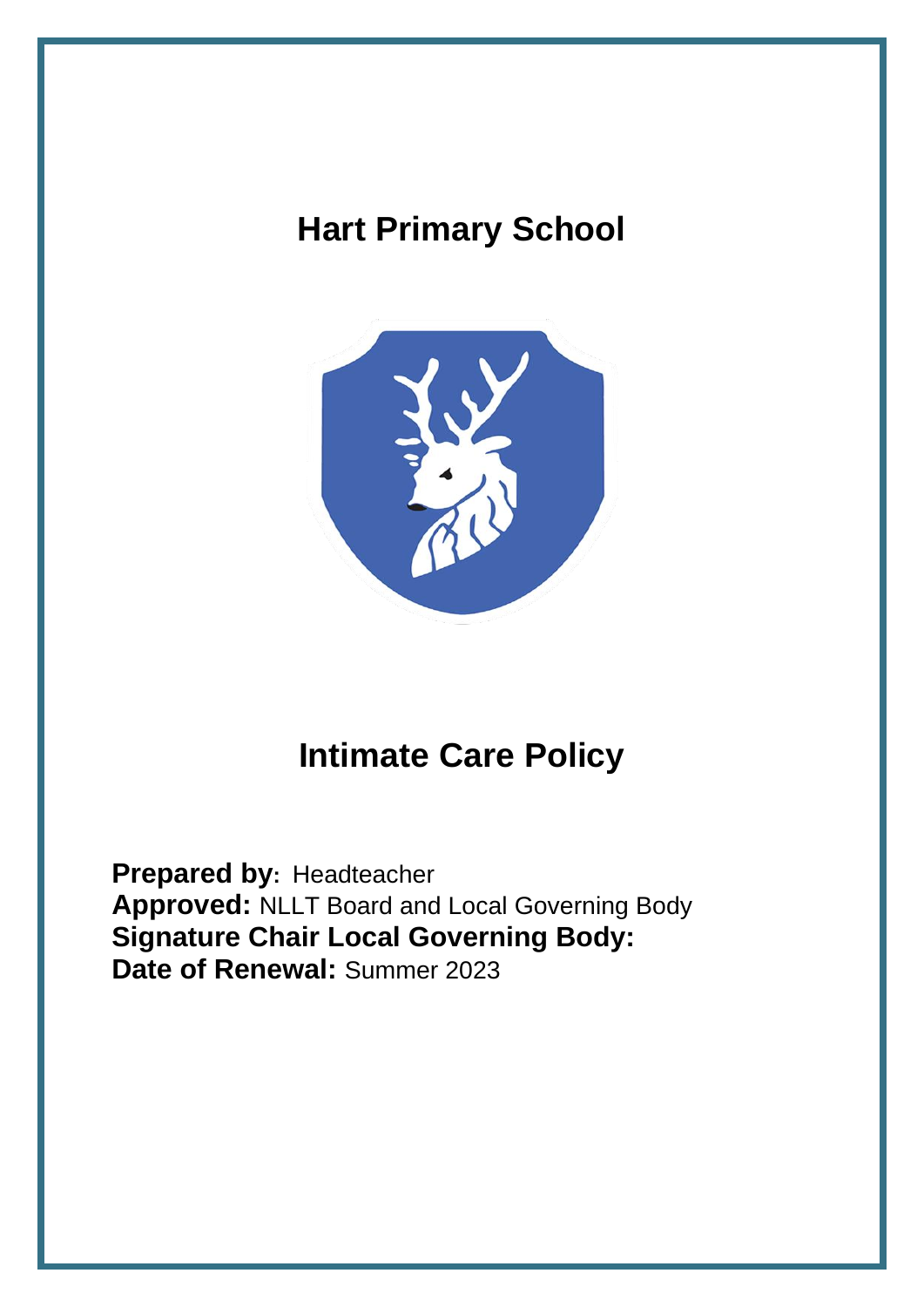# **Contents:**

#### **[Statement of intent](#page-2-0)**

- 1. [Legal framework](#page-2-1)
- 2. [Definitions](#page-2-2)
- 3. [Health and safety](#page-3-0)
- 4. **[Staff and facilities](#page-3-1)**
- 5. [School responsibilities](#page-4-0)
- 6. [Parental responsibilities](#page-5-0)
- 7. [Safeguarding](#page-5-1)
- 8. [Swimming](#page-6-0)
- 9. [Offsite visits](#page-6-1)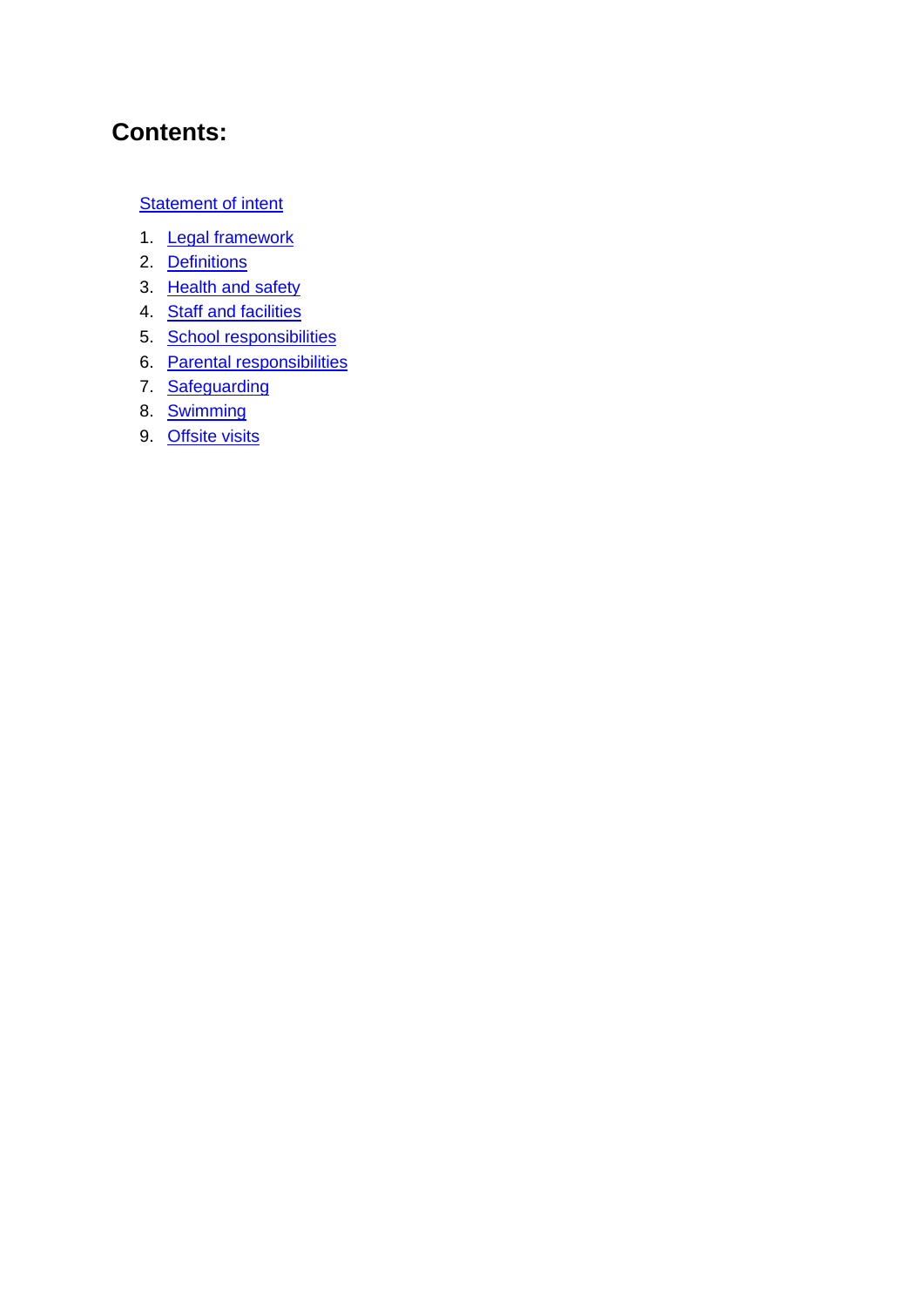## <span id="page-2-0"></span>**Statement of intent**

Hart Primary School takes the health and wellbeing of its pupils very seriously. As described in Northern Lights Learning Trust Supporting Pupils with Medical Conditions Policy, the school aims to support pupils with physical disabilities and illnesses to enable them to have a full and rich academic life whilst at school.

The governing body recognises its duties and responsibilities in relation to the Equality Act 2010, which states that any pupil with an impairment affecting his/her ability to carry out normal day-to-day activities must not be discriminated against.

Pupils will always be treated with care and respect when intimate care is given, and no pupil will be left feeling embarrassed.

### <span id="page-2-1"></span>**1. Legal framework**

- 1.1. This policy has due regard to relevant legislation and guidance, including, but not limited to, the following:
	- DfE (2018) 'Keeping children safe in education'
	- The Children and Families Act 2014
	- The Education Act 2011
	- The Health Act 2006
	- The Equality Act 2010
- 1.2. This policy will be implemented in conjunction with the Northern Lights Learning Trust and school's:
	- Supporting Pupils with Medical Conditions Policy
	- Child Protection Policy
	- Whistleblowing Policy
	- Administering Medications Policy
	- EYFS Policy

#### <span id="page-2-2"></span>**2. Definitions**

- 2.1. For the purpose of this policy, intimate care is defined as any care which may involve the following:
	- Washing
	- Touching
	- Carrying out an invasive procedure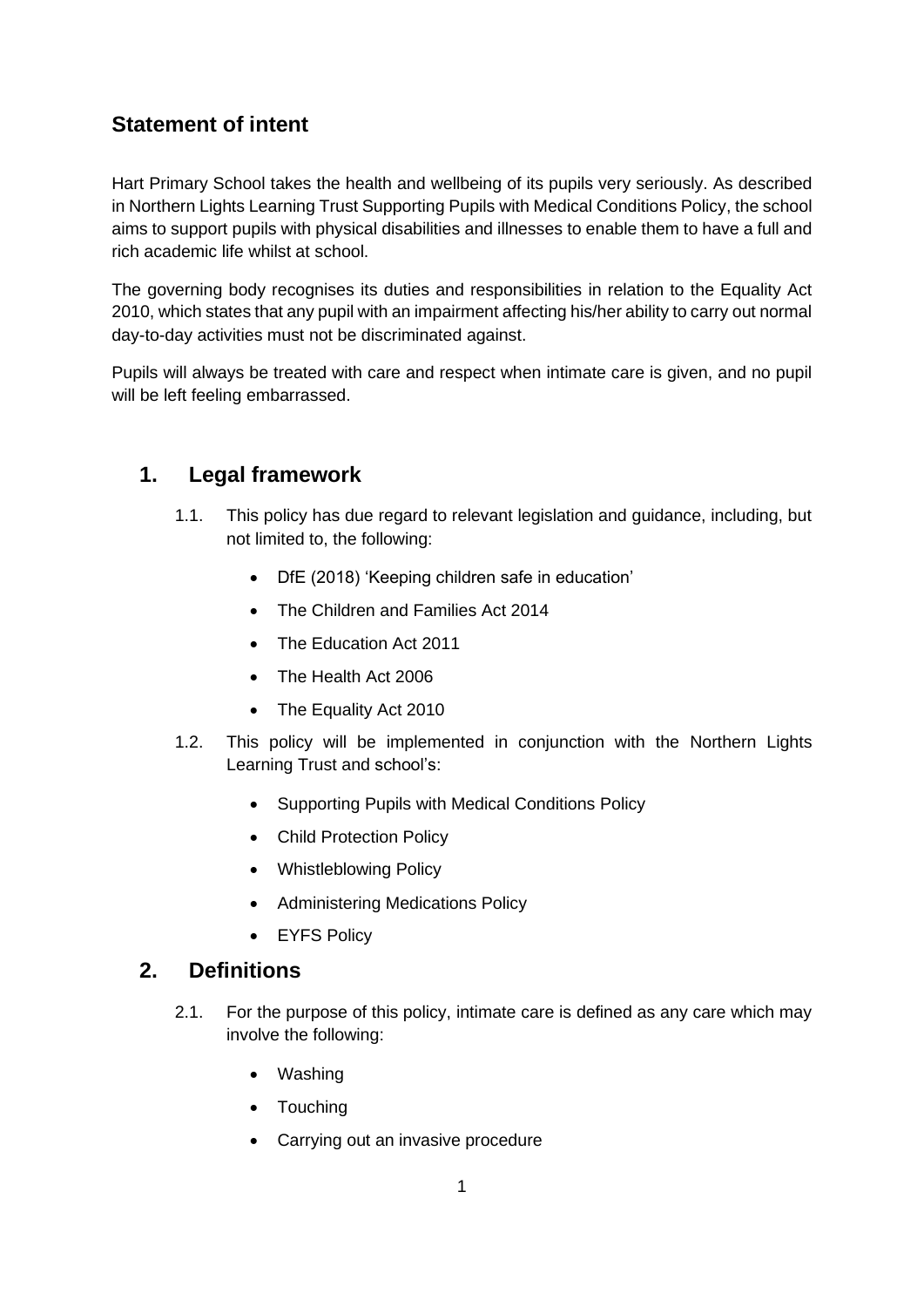- Changing a child who has soiled themselves
- Providing oral care
- Feeding
- Assisting in toilet issues
- Providing comfort to an upset or distressed pupil
- 2.2. Intimate care tasks are associated with bodily functions, body products and personal hygiene that demand direct or indirect contact with, or exposure of, the genitals.
- 2.3. Examples of intimate care include support with dressing and undressing (underwear), changing incontinence pads, nappies or medical bags such as colostomy bags, menstrual hygiene, helping someone use the toilet, or washing intimate parts of the body.
- 2.4. Pupils may be unable to meet their own care needs for a variety of reasons and will require regular support.

#### <span id="page-3-0"></span>**3. Health and safety**

- 3.1. Any member of staff that is required to assist a pupil with changing a medical bag will be trained to do so and will carry out the procedure in accordance with the Supporting Pupils with Medical Conditions Policy.
- 3.2. Staff will wear disposable aprons and gloves while assisting a pupil in the toilet or while changing a nappy, incontinence pad or medical bag.
- 3.3. Soiled nappies, incontinence pads and medical bags will be securely wrapped and disposed of appropriately.
- 3.4. Where one pupil requires intimate care/toileting, nappies, incontinence pads and medical bags will be disposed of in an ordinary bin, as per health and safety guidelines.
- 3.5. The changing area or toilet will be left clean.
- 3.6. Hot water and soap are available to wash hands.
- 3.7. Paper towels are available to dry hands.

#### <span id="page-3-1"></span>**4. Staff and facilities**

- 4.1. Staff members who provide intimate care are trained to do so, and are fully aware of best practice. Suitable equipment and facilities will be provided to assist pupils who need special arrangements following assessment from a physiotherapist or occupational therapist. This may include the following:
	- Adjustable bed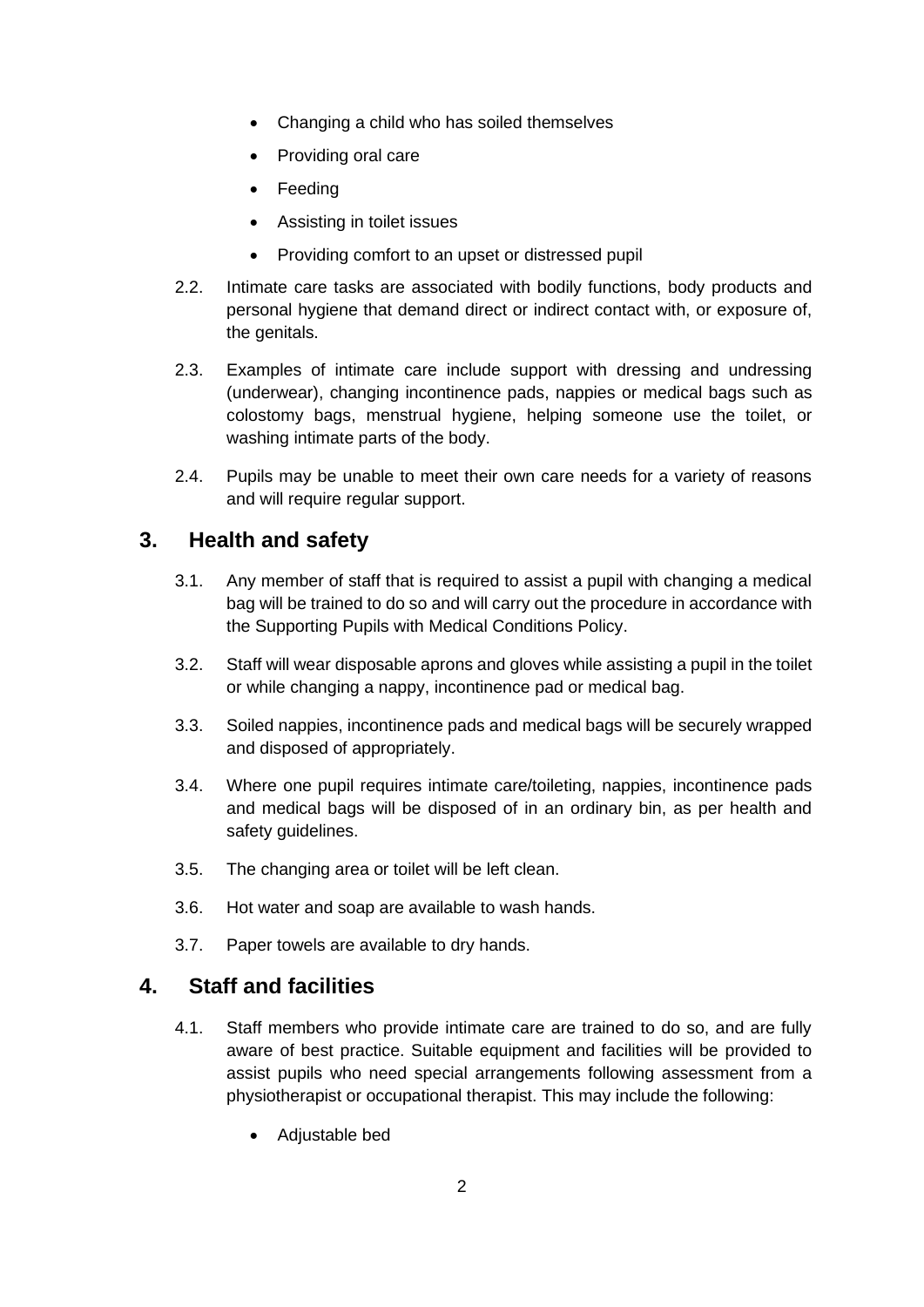- Changing mat
- Non-slip step
- Cupboard
- Adapted toilet seat or commode seat
- Hoist
- Swivel mat
- Disposable gloves/aprons
- Nappies, pads and medical bags
- Tissue rolls (for changing mat/cleansing)
- Supply of hot water
- Soap
- Barrier creams
- Antiseptic cleanser for staff
- Antiseptic cleanser for the changing bed/mat
- Clinical waste bag
- Spillage kit
- 4.2. Hart Primary School has two extended disabled toilet facilities with a washbasin.
- 4.3. Where possible, mobile pupils will be changed while standing up.
- 4.4. Pupils who are not mobile will be changed on a purpose-built changing bed or changing mat on the floor.
- 4.5. Staff will be supported to adapt their practice in relation to the needs of individual pupils, taking into account developmental changes such as the onset of puberty or menstruation.

### <span id="page-4-0"></span>**5. School responsibilities**

- 5.1. Arrangements will be made with a multi-agency to discuss the personal care needs of any pupil prior to them attending the school.
- 5.2. Pupils who require intimate care will be involved in planning for their own healthcare needs wherever possible.
- 5.3. In liaison with the pupil and parents/carers, an individual intimate care plan will be created to ensure that reasonable adjustments are made for any pupil with a health condition or disability.
- 5.4. Regular consultations will be arranged with all parents/carers and pupils regarding toilet facilities.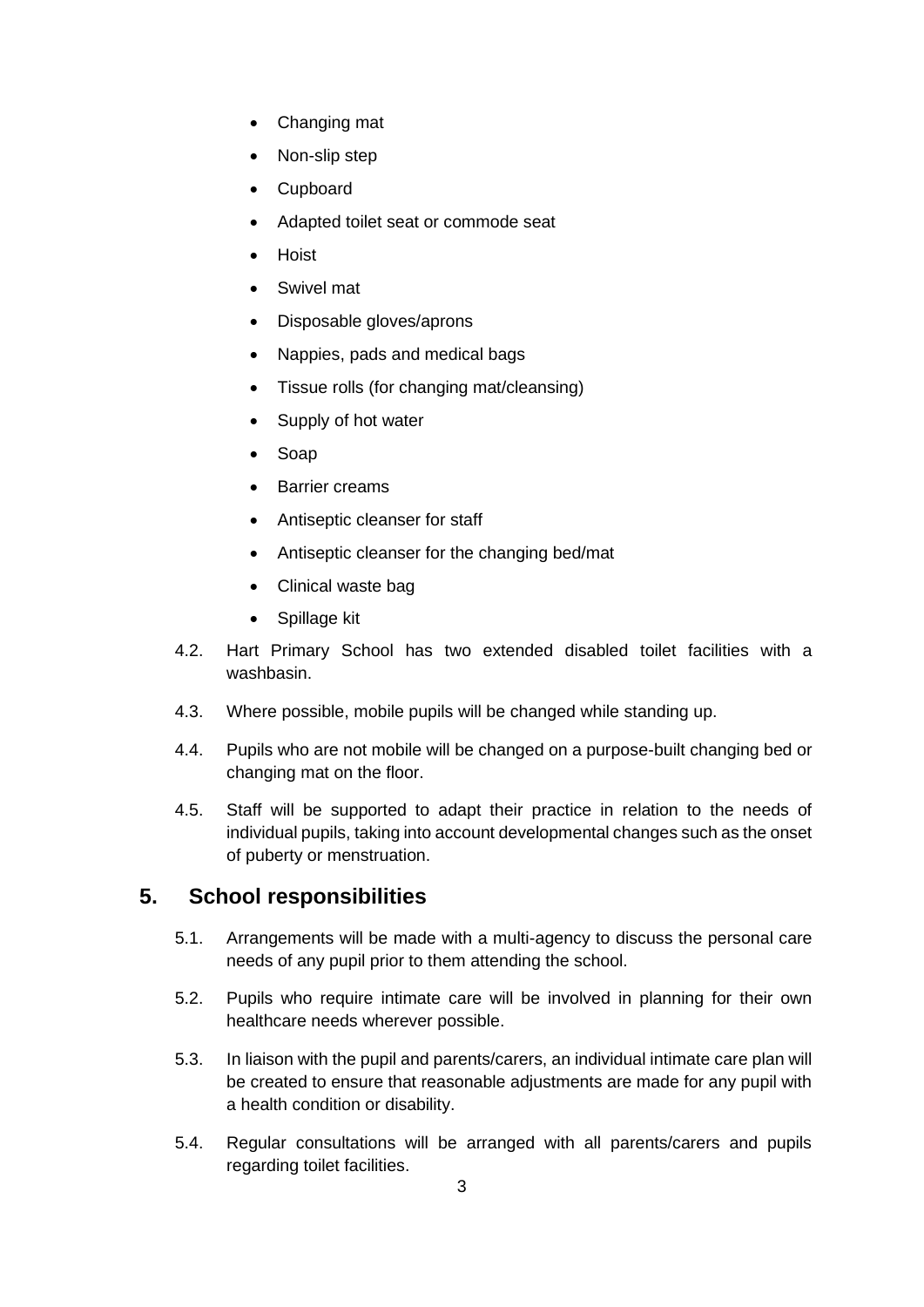- 5.5. The privacy and dignity of any pupil who requires intimate care will be respected at all times.
- 5.6. A qualified member of staff will change the pupil, or assist them in changing themselves if they become wet, or soil themselves. There must be 2 members of staff present.
- 5.7. Any pupil with wet or soiled clothing will be assisted in cleaning themselves and will be given spare clothing, nappies, pads, etc., as provided by the parents/carers.
- 5.8. Members of staff will react to accidents in a calm and sympathetic manner.
- 5.9. Accurate records of times, staff, and any other details of incidents of intimate care will be kept, and they will be stored on Scholar Pack. A phone call must be made to the parent/carer to inform of the changing unless stated differently on an Intimate Care Plan/ Care Coordination Plan.
- 5.10. Arrangements will be made for how often the pupil should be routinely changed if the pupil is in school for a full day, and will be changed by a designated member of staff.
- 5.11. A minimum number of changes will be agreed.
- 5.12. The family's cultural practices will always be taken into account for cases of intimate care.
- 5.13. Parents/carers will be contacted if the pupil refuses to be changed, or becomes distressed during the process.
- 5.14. Excellent standards of hygiene will be maintained at all times when carrying out intimate care.

#### <span id="page-5-0"></span>**6. Parental responsibilities**

- 6.1. Parents/carers will change their child, or assist them in going to the toilet, at the latest possible time before coming to school.
- 6.2. Parents/carers will provide spare nappies, incontinence pads, medical bags, menstrual products, wet wipes and a change of clothing in case of accidents.
- 6.3. A copy of this policy will be available to parents/carers to ensure that they understand the policies and procedures surrounding intimate care.
- 6.4. Parents/carers will inform the school should their child have any marks/rashes.
- 6.5. Parents/carers will come to an agreement with staff in determining how often their child will need to be changed, and who will do the changing.

#### <span id="page-5-1"></span>**7. Safeguarding**